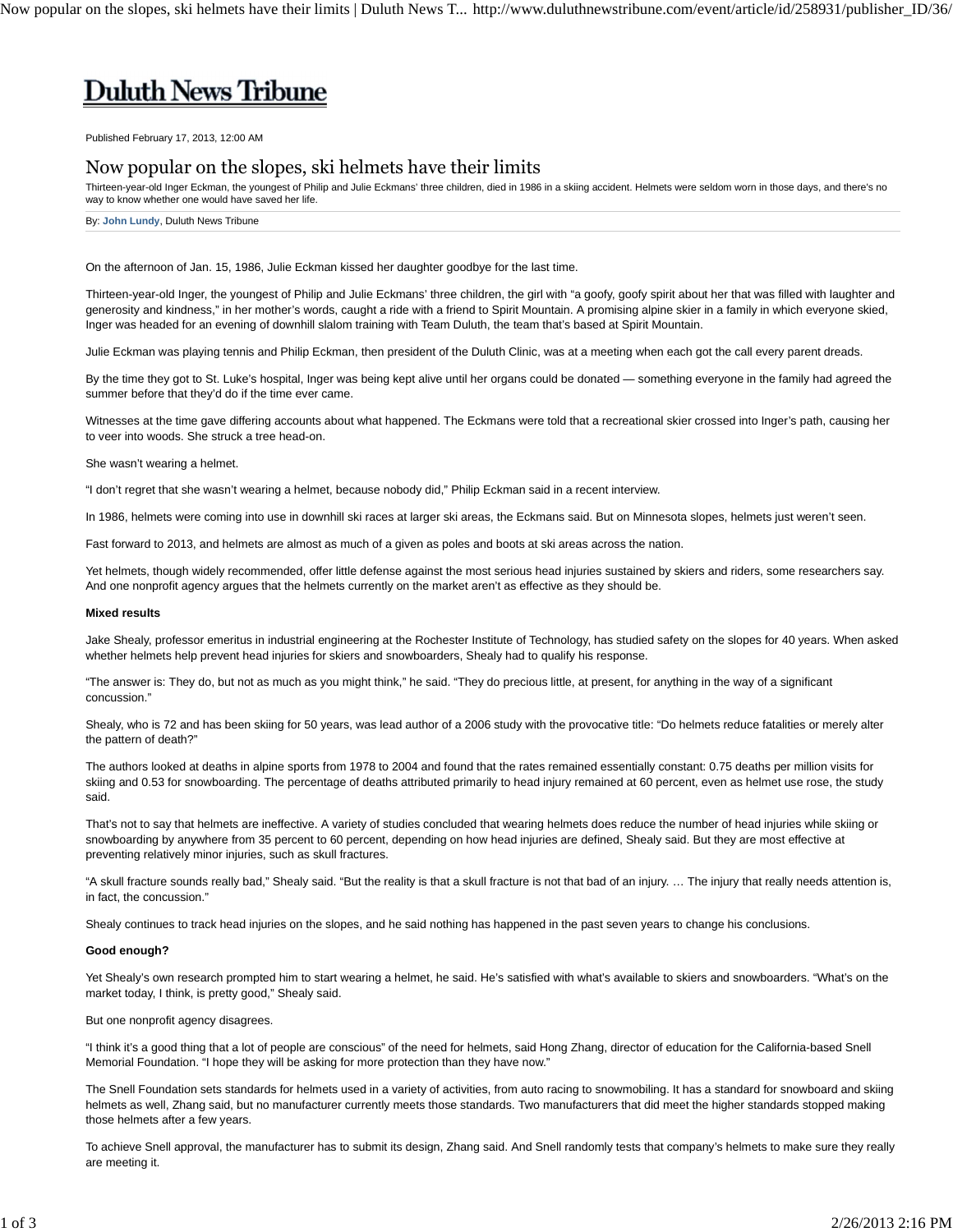Most helmets conform to standards set by ASTM International, formerly known as the American Society for Testing and Materials, Zhang said. But the ASTM standard achieves only 63 percent of the protection helmets made to the Snell standard would provide, she said.

Zhang still has the Leedom ski helmet she bought that was made to Snell standards, she said. But she can't get helmets made to that standard for her children.

She attributes the absence of helmets built to Snell standards to lack of demand from consumers and lack of competition among manufacturers.

#### **'Bigger, heavier, clunkier'**

But Shealy said consumers might reject a stronger helmet if it were also bulkier.

"Where I think it would make a difference is if helmets were bigger, heavier, clunkier," Shealy said. "That's where I think you might start to see some resistance."

The "bulk" factor may have contributed to the earlier demise of Snell-standard helmets, Zhang agreed. Early U.S. ski helmets were imports from Europe that appealed to the fashion-conscious, she said. The brands built to Snell standards suffered by comparison.

But U.S. helmets have changed enough so that the appearance wouldn't be as much of an issue today, Zhang said. The issue now is getting consumers to demand a better product.

"The technology certainly is there," Zhang said. "It's not high-tech science. The manufacturers will always make something that the consumer wants."

The problem may be the way skiers and snowboarders behave, not their helmets, people in the industry say.

Scott Neustel, owner of the Ski Hut stores in Duluth, said a couple of trends might keep the number of injuries up even as helmet use increases.

One is the growing popularity of side-country skiing at mountain resorts. That allows skiers to take the resort's ski lift but ski beyond the resort's boundaries, placing skiers in ungroomed, extreme terrain, Neustel said. The risk of injury is greater in that sort of terrain, especially if skiers lack the necessary skills, he said.

The second trend is present at Northland slopes: the increasing popularity of terrain parks for freestyle skiing.

"They build up piles of snow, and kids are jumping, and they have boxes and rails they slide on," Neustel said. "Well, a lot of them get hurt doing it. But if they didn't have helmets, I would think that head injuries would be significantly higher."

#### **'Superman syndrome'**

High-level snowboarding has become much riskier since Shaun White introduced the double cork in 2006, said Michael Aguirre, whose children Molly and Mason began their professional snowboarding careers in Duluth. The double cork was the maneuver Kevin Pearce was trying on

Dec. 31, 2009, when he suffered the traumatic brain injury that ended his professional career.

"There's only so much a helmet can do," Aguirre said. "Look at Kevin Pearce. He had a full helmet on. At some impact or velocity, it's not going to do much good."

Kids want to emulate what they see the pros do, Neustel said. "They're seeing their heroes jumping higher and doing more tricks."

Helmets themselves might be part of the problem if they create a false sense of security, people in the industry say.

"There's the 'superman syndrome,' where you put a helmet on a child (and) they think they can't get hurt," said Michael Cameron, general manager of Mont du Lac recreation area.

That might be one reason increased helmet use hasn't led to decreased head injuries, said Dr. Brionncq Tonkin, staff physician in the physical medicine and rehabilitation department at Hennepin County Medical Center in Minneapolis.

"We hypothesize that people feel more secure wearing a helmet, and so they take bigger risks," said Tonkin, who grew up skiing on Colorado's mountains. "They go faster. They do things that they wouldn't normally do."

#### **The speed factor**

In examining hundreds of death certificates from skiing accidents, Shealy's team discovered one factor was almost invariably present: higher-than-average speed.

How fast is fast on the slopes? Shealy and his team took a radar gun to the base of three different slopes, hiding its presence to avoid influencing skiers' behavior. After timing 650 consecutive skiers and snowboarders, they came up with an average speed of 27 mph.

"People who die while skiing probably are going faster than 27 miles an hour, usually," Shealy said. "If you impact a tree at 27 miles an hour, would a helmet make a difference? The answer is: Probably not."

The National Ski Areas Association encourages wearing helmets, said Dave Byrd, director of risk and regulatory affairs for the trade group. But wearing a helmet is no substitute for other safe-ski and snowboard practices, such as staying in control and yielding the right of way to people ahead of you, he said.

"It's far more important to ski safely and responsibly than any one piece of equipment," Byrd said. "Following the industry's 'Your responsibility code' is the best way to prevent against injuries."

Team Duluth was a trend-setter when it comes to wearing helmets in competitive skiing. Inger Eckman's death provided the impetus.

"They required after that that all kids who were going to be skiing at Spirit Mountain — racing — would wear helmets," said Neustel, who was one of the